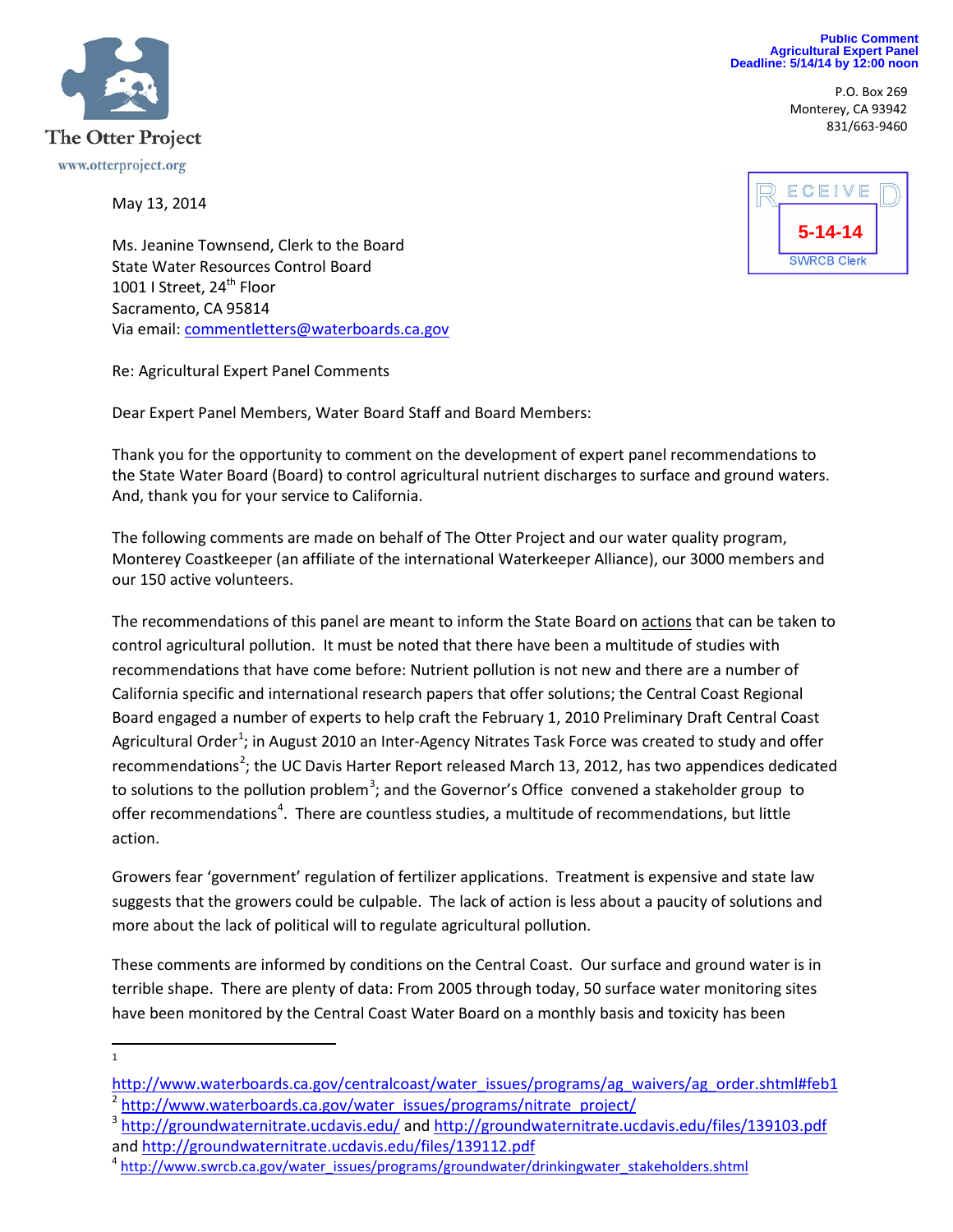monitored quarterly<sup>[5](#page-1-0)</sup>. Monitoring data was compiled into a "Conditions Report" that informed the Central Coast Ag Order deliberations. $^6$  $^6$  Surface water findings of note include:

- "Our analysis of nitrate data indicates that a number of the sites that are in very poor condition in terms of nitrate concentrations are getting worse, not better. Most of these sites are located in the lower Salinas and Santa Maria areas…"
- "Of the 250 sites evaluated for the CCAMP and CMP monitoring programs, fully 30 percent have nitrate-N concentrations that exceed the drinking water standard on average. Several sites have average nitrate concentrations that exceed the standard by five-fold or more. The top twenty worst sites from the standpoint of nitrate contamination have mean concentrations that range from 32.6 to 93.7 mg/L."

Ground water findings of note include:

- "Analyses contained within subsequent sections of this report clearly indicate that fertilizer is by far the largest source of nitrogen input within the Region and that it is the largest source of nitrate loading to groundwater within areas subject to intensive irrigated agricultural land use."
- "A large body of data collected by the USGS indicates nitrate in groundwater is the most significant water quality problem in the nation and that commercial fertilizer is the primary source of loading, particularly in areas of intensive agriculture."
- "Focusing on the Salinas Valley groundwater basin (excluding the Paso Robles subbasin) the number of public supply wells containing nitrate in excess of the drinking water standard increases to 18 percent and the number of wells under the influence of human sources of nitrate increases to 37 percent." [Note: Public supply wells do not reflect "all" domestic wells as, in theory, these wells are tested, monitored and required to meet drinking water standards.]

The Harter Report summarizes the impacts to human populations for a narrow slice of California (only the Salinas Valley and Tulare Lake Basin):

- "**Public health concerns for those exposed to nitrate contamination in drinking water**. In California's Tulare Lake Basin and Salinas Valley, roughly 254,000 people are currently at risk for nitrate contamination of their drinking water. Of these, 220,000 are connected to community public (>14 connections) or state small water systems (5–14 connections), and 34,000 are served by private domestic wells or other systems smaller than the threshold for state or county regulation and which are largely unmonitored."
- "**Financial costs of nitrate contamination** include additional drinking water treatment, new wells, monitoring, or other safe drinking water actions; over 1.3 million people are financially susceptible because nitrate in raw source water exceeds the MCL, requiring actions by drinking water systems."

<span id="page-1-0"></span> <sup>5</sup> [www.ccamp.org](http://www.ccamp.org/) (Note: At the time of this writing the site only includes data through 2010 as CCAMP (Central Coast Ambient Monitoring Program) is in the process of upgrading the site.) <sup>6</sup> Report on Water Quality Conditions,

<span id="page-1-1"></span>[http://www.waterboards.ca.gov/centralcoast/water\\_issues/programs/ag\\_waivers/docs/12\\_09\\_2010\\_staffrpt/AgO](http://www.waterboards.ca.gov/centralcoast/water_issues/programs/ag_waivers/docs/12_09_2010_staffrpt/AgOrder_AppG.pdf) [rder\\_AppG.pdf](http://www.waterboards.ca.gov/centralcoast/water_issues/programs/ag_waivers/docs/12_09_2010_staffrpt/AgOrder_AppG.pdf)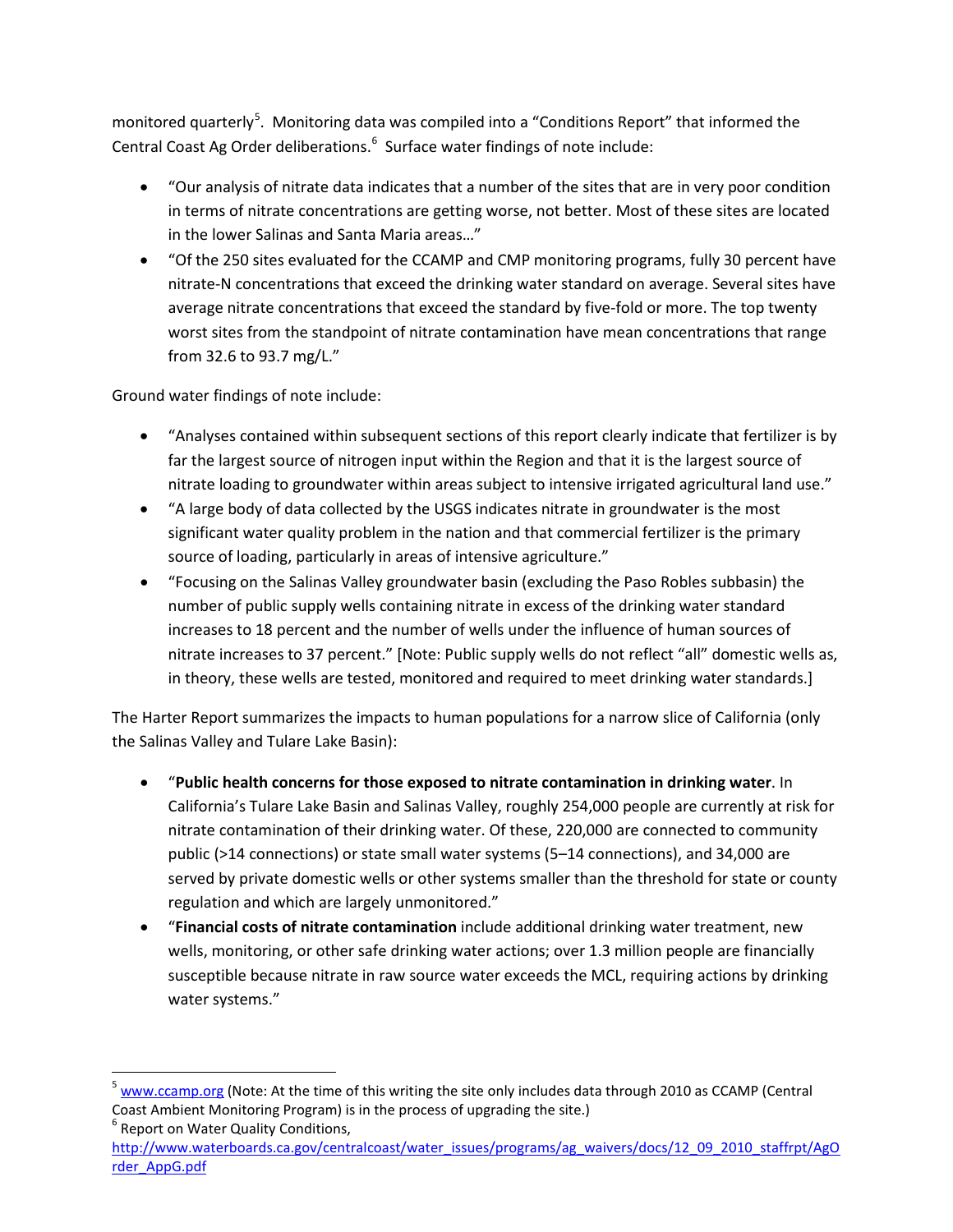While it is important to acknowledge that the impacts to human populations should be our highest priority, we also note the impacts to the environment and endangered species are also severe. Recent findings include:

- "Ocean discharge of freshwater microcystins was confirmed for three **nutrient-impaired rivers** flowing into the Monterey Bay National Marine Sanctuary… Deaths of 21 southern sea otters, a federally listed threatened species, were linked to microcystin intoxication.<sup>[7](#page-2-0)</sup>"
- "We have seen a 30- to 100-fold increase in domoic acid (an algal toxin) in water samples in the last decade or so," said Clarissa Anderson, a biological oceanographer at UC Santa Cruz who recently won a California Sea Grant Focus Award to study the blooms. "We think that the toxicity of these blooms is related to agricultural runoff," Anderson said. "We are especially interested in "first-flush" storms in the beginning of the rainy season in fall.<sup>[8](#page-2-1)</sup>"

Nitrate pollution is a serious and threatening world-wide problem: The May 2013 issue of National Geographic included a feature article entitled "A mixed blessing; could agriculture destroy our planet?<sup>[9](#page-2-2)</sup>"

From the 30,000-foot level there are only two possible actions: 1) Source control and 2) Treatment.

Source control includes applying less nitrogen and managing that nutrient once in the soil.

Testimony provided to the Panel suggested that growers apply only the right amount of nutrients and any groundwater pollution was a "legacy" issue. We believe research has shown otherwise and there are many documented cases of over application. Indeed, an entire new industry of GIS guided fertilizer and water management is premised on the fact that growers over-apply. Nitrogen "aging studies" of groundwater also indicate that the nitrates in ground water are of a relatively new age and originating from agriculture. $10$ 

Managing nutrients, once on the ground, is closely tied to irrigation practices and keeping nutrients in close proximity to the roots and available to the plant. The Panel should not overlook the obvious: Preventing backflow of fertigation and chemigation systems, resulting in the literal injection of nutrientspiked water into the aquifer, is critical. While backflow devices have been required by law for years, major growers and their consultants testified before the State Board that the installation of such devices would cost hundreds of thousands of dollars, we must conclude that these systems have not already been installed.<sup>[11](#page-2-4)</sup> Expert Panelists apparently have firsthand knowledge of this issue as one Panel member testified before the State Board in opposition to the backflow device requirement. Practices such as rotating between shallow and deep rooted crops, and winter cover cropping can also be helpful.

On the central coast there is essentially no difference between ground and surface water. Clean water falls from the sky as winter rain and is captured by Nacimiento and San Antonio reservoirs. Through the

<span id="page-2-0"></span> $^7$  Miller MA, Kudela RM, Mekebri A, Crane D, Oates SC, et al. (2010) Evidence for a Novel Marine Harmful Algal Bloom: Cyanotoxin (Microcystin) Transfer from Land to Sea Otters. PLoS ONE 5(9): e12576. doi:10.1371/journal.pone.0012576

<span id="page-2-2"></span><span id="page-2-1"></span><sup>&</sup>lt;sup>8</sup> Sea Grant News, <http://caseagrantnews.org/2013/04/01/forecasting-harmful-algal-blooms-in-monterey-bay/><br><sup>9</sup> <http://ngm.nationalgeographic.com/2013/05/fertilized-world/charles-text><br><sup>10</sup> Harter Report Technical Report 2,

<span id="page-2-3"></span>

<span id="page-2-4"></span> $\frac{1}{11}$  [http://www.waterboards.ca.gov/public\\_notices/comments/rb3/cmnt082712/theresa\\_dunham.pdf](http://www.waterboards.ca.gov/public_notices/comments/rb3/cmnt082712/theresa_dunham.pdf)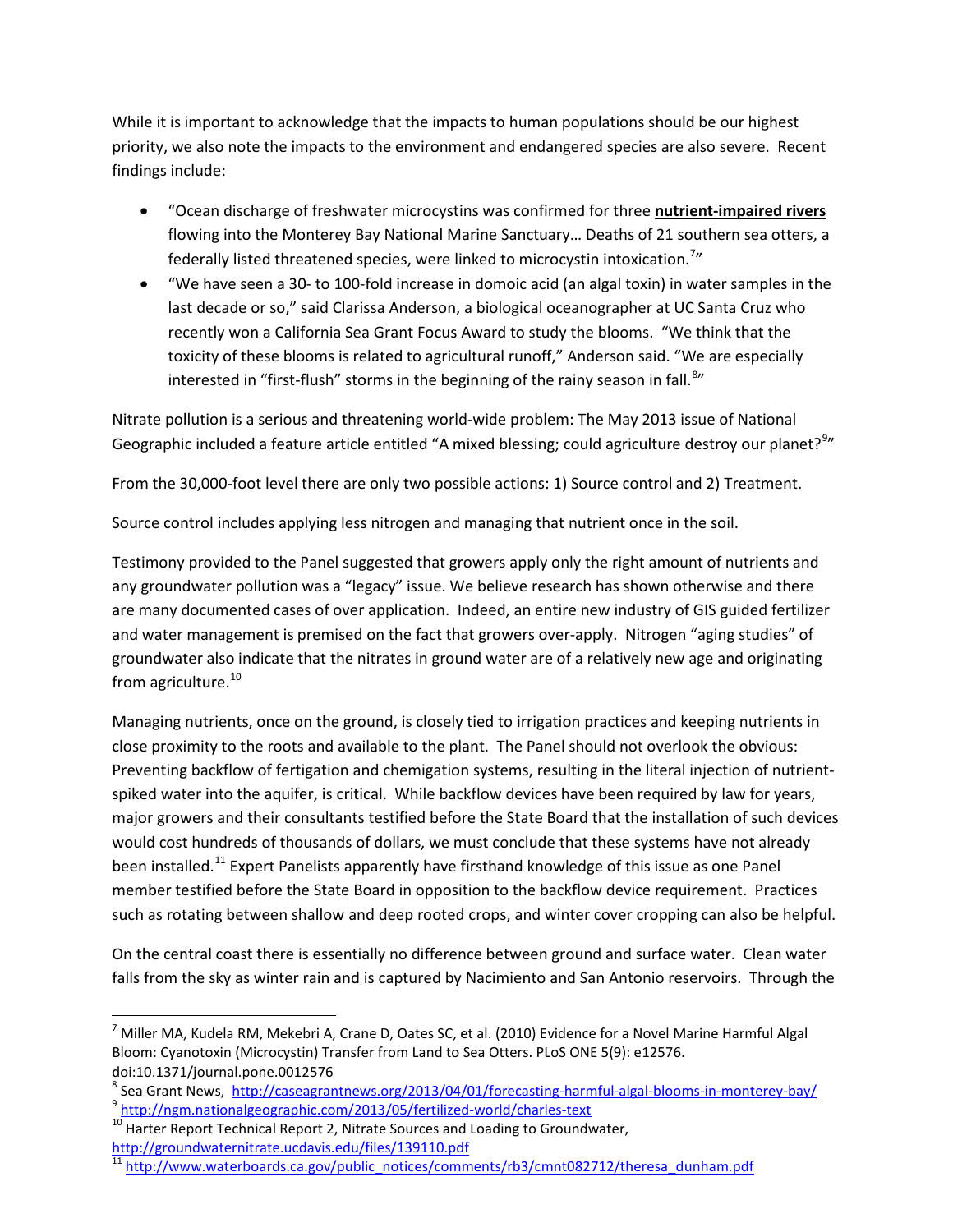summer months, the reservoirs discharge their waters to percolate to groundwater. Ground water is pumped and used by agriculture and municipalities; 90-percent of all water pumped is used by agriculture.<sup>[12](#page-3-0)</sup> Unused irrigation water either runs off as tail-water or percolates again to ground water; water can repeatedly cycle between surface and ground water. Agricultural pumping of groundwater is both a curse and an opportunity: When water is used by agriculture it sometimes becomes polluted, but at the same time, when the water is on the surface it is an opportunity for treatment.

Treatment can run the spectrum from black boxes that remove contaminants through reverse osmosis or other means, through things like wood chip bioreactors and engineered wetlands that mimic natural wetland and riparian processes. Again, we trust the Panel will include the obvious: We need to value and protect our riparian buffers and wetlands as they offer critical treatment opportunities.

Knowing the numbers is critical to understanding the balance between nitrogen applied and crop need; we believe there should be a requirement to balance. To find balance, we need to know the nitrogen already available in the irrigation water, nitrogen available in the soil, and how much nitrogen is added as additional fertilizer. Associated with these numbers we also need know the crop type and soil type. Ideally, we would like to know yield or some estimate of nitrogen removed as crop.

At the very least having the nitrogen numbers will provide a huge amount of knowledge about what it takes to grow a variety of crops in a variety of conditions. Some growers and consultants have said that crop nitrogen requirements are not available in the published literature. While this may be true, there is no question that successful growers know exactly how much fertilizer their crop will need. Having growers simply and easily report this information will be more efficient and real-world accurate than academic research could ever provide. By knowing the numbers we will learn what is normal and what is an outlier; crop advisors and regulators will then be able to focus their education and outreach efforts on those inconsistent situations. In addition, knowing these numbers will also help us properly choose and size treatment options. Without these numbers we are literally blind – or worse, turning a blind eye.

Knowing – and not the fear of knowing – should drive regulatory policy in this State. Detailed research should be conducted to determine the actual amount of nitrogen leaching to groundwater for a variety of crops and conditions. Lysimeters and test wells are known and readily available technologies to gain this knowledge. It is very likely true that areas of shallow groundwater – the same areas offering greatest profit – are higher threats to contamination.

The primary regulatory tool for source control available to the State Board is a discharge permit (WDRs or a Conditional Waiver). State law requires that monitoring and reporting is rigorous enough to show the efficacy of regulation and management practices within the five-year term of any permit or waiver. Cataloguing and reporting management practices is an indirect and insufficient measure of water quality improvement and protection; actual discharge monitoring is essential to a discharge permit. Surface water discharges occur when wastewater flows from the farm as tail-water and ground water discharges may occur when tail-water collection ponds leach to ground water – these potential contamination

<span id="page-3-0"></span><sup>12</sup> MCWRA Ground water Extraction Survey, [http://www.mcwra.co.monterey.ca.us/Agency\\_data/GEMS\\_Reports/2012%20Summary%20Report.pdf](http://www.mcwra.co.monterey.ca.us/Agency_data/GEMS_Reports/2012%20Summary%20Report.pdf)